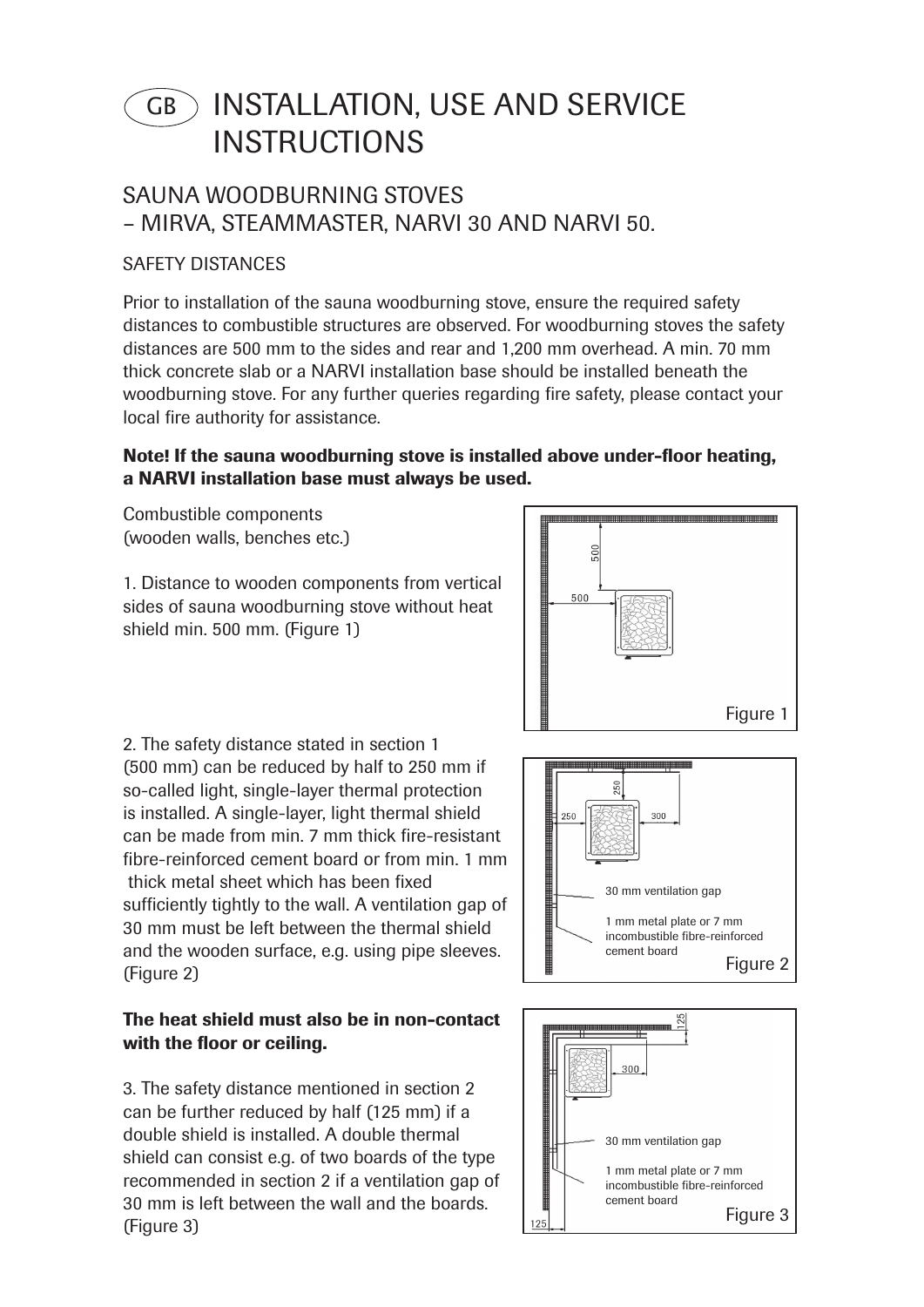4. If the wall is a masonry wall, a 50 mm ventilation gap between the vertical sides of the sauna woodburning stove and the wall is sufficient. (Figure 4)

Measurement A is applied to wooden surfaces in accordance with the thermal protection method applied:

- no thermal protection: 500 mm
- single-layer, light thermal protection: 250 mm
- double, light thermal protection: 125 mm

5. 55 mm thick masonry which is open at the edges and detached from the protected surface by at least 30 mm also constitutes single-layer, light thermal protection. Double light thermal protection constitutes 110 mm thick masonry detached from the protected surface as above. (Figure 5)





Thermal protection of the ceiling:

When the distance from the upper surface of the sauna woodburning stove is at least 1,200 mm no ceiling protection is needed. If the safety distance is less than 1,200 mm, the thermal protection method for the ceiling is chosen from sections 1-3. (Figure 6)



Thermal protection of the floor in front of the sauna woodburning stove:

A floor consisting of combustible material must be protected with a metal sheet extending 100 mm to each side of the woodburning stove fire door and 400 mm to its front. (Figure 7)

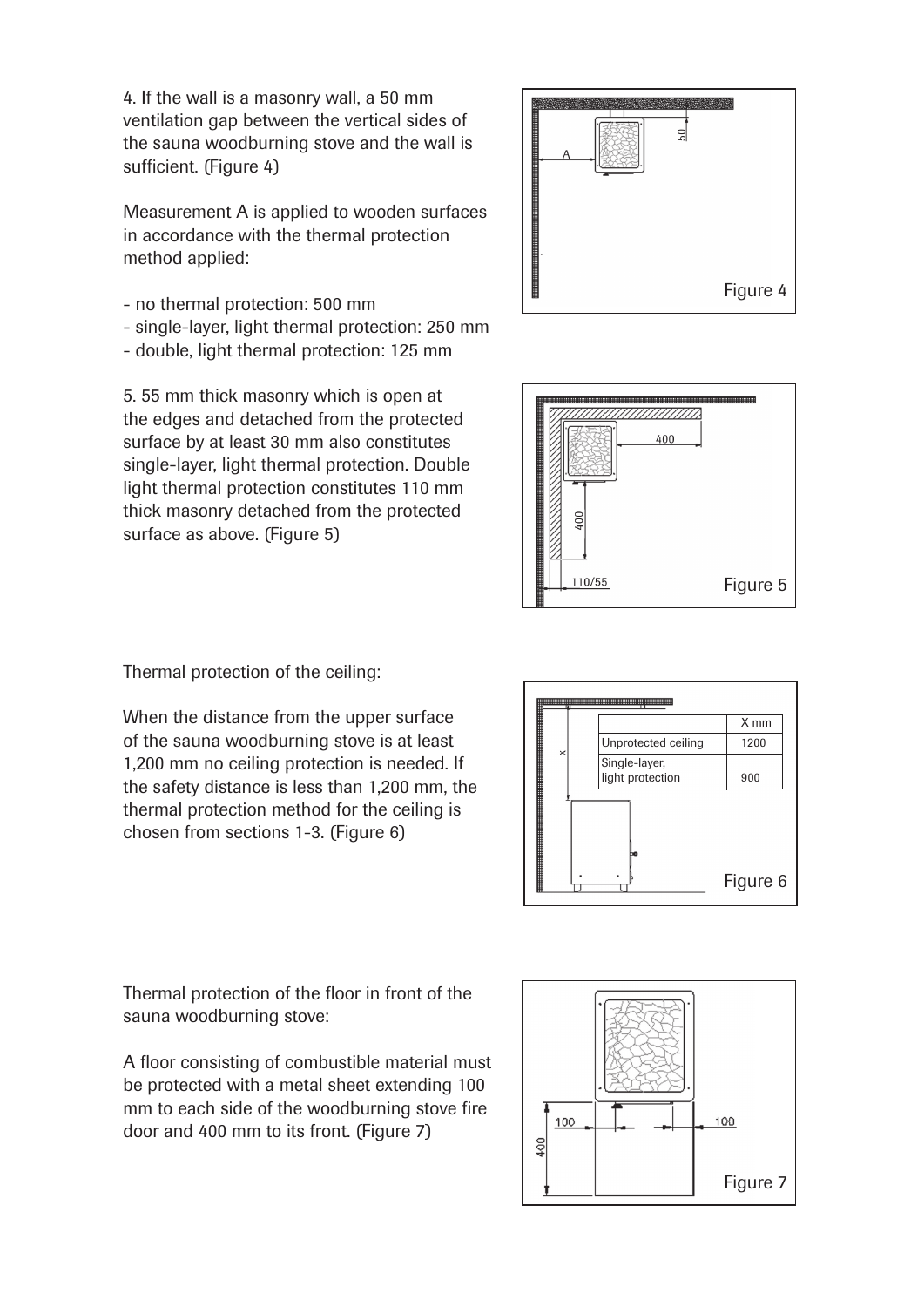#### SAUNA WOODBURNING STOVE INSTALLATION

All of our sauna woodburning stove models are fitted with a flue pipe connection both behind and on top of the sauna woodburning stove. Block the unused opening with the cover plate included in the delivery. Also included in the delivery is a 160 mm flue pipe connector for connection of the sauna woodburning stove to a rear flue pipe. When connecting the sauna woodburning stove to the flue from the top of the woodburning stove, always use NARVI chimney pipes or NARVI chimney flues.



Do not install the flue adapter pipe too deeply into the chimney flue, as this will reduce the flue draw. The gap between the flue adapter pipe and the chimney flue must be insulated e.g. with mineral wool.

In connection with the sauna woodburning stove installation, ensure that the woodburning stove stands firmly on its base and that all of the safety distances mentioned in these instructions have been observed correctly.

Installation of tunnel model sauna woodburning stoves:

The wall separating the fire tending room and the sauna woodburning stove must be built of fire-resistant material such as brick. The required hole size for a brick wall is ...



Measurements from floor:

| Product         | Height mm | Width mm |
|-----------------|-----------|----------|
| <b>ST MIRVA</b> | 430       | 270      |
| WT STEAMMASTER  | 455       | 360      |
| ST NARVI 30     | 570       | 390      |
| ST NARVI 50     | 590       | 390.     |

We recommend the use of mineral wool quilt for insulation of the brick wall and tunnel section, as this material allows for thermal expansion. The tunnel model is connected to the flue from the top of the sauna woodburning stove. Always use NARVI chimney pipes or NARVI chimney flues. In connection with the sauna woodburning stove installation, ensure that the woodburning stove stands firmly on its base and that all of the safety distances mentioned in these instructions have been observed correctly.